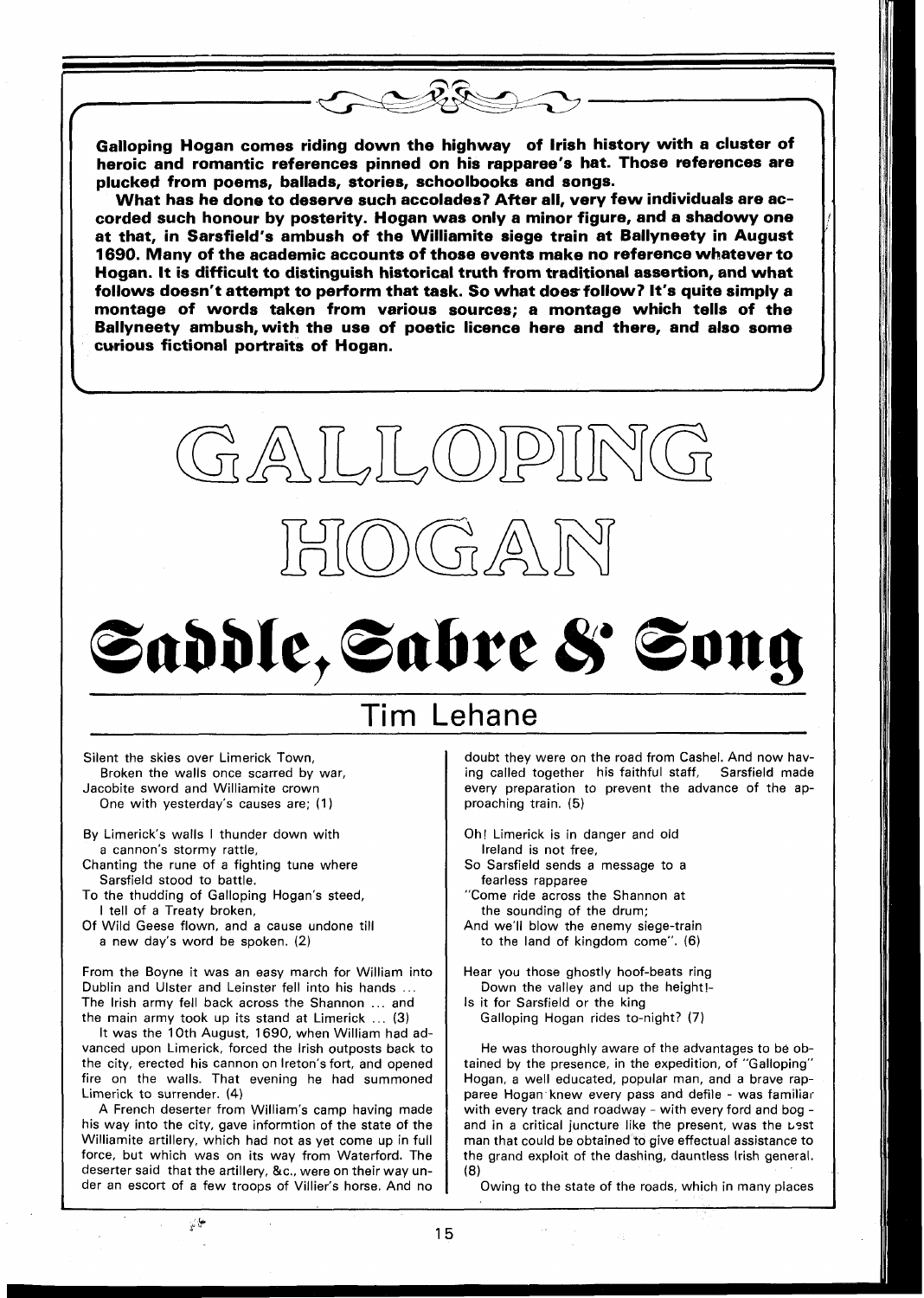were little more. than ill-defined tracks, progress was always quicker on horseback than by a carriage of any kind. (9).

Ho! Galloping Hogan, Galloping Hogan, Galloping all along, On his'saddle is a sabre, On his lips there is a song. (10).

It requires something of an effort to-day, especially to the younger generation, to realise the importance of the horse in the everyday life of the seventeenth century, and indeed of the eighteenth and early nineteenth also. Then to be able to ride a horse was as much a matter of course as it is to be able to ride a bicycle to-day, Not only men, but women also, except those in the lowest station of life who seldom if ever had occasion to leave their own cabins, were more or less at home in the saddle. (11).

- The Raparee is bearded, there's a twinkle in his eye,
- As he rides into the city how the Limerick ladies cry?
- "Mister Outlaw, Mister Outlaw,

won't you tarry here with me..." (12)

#### **SENTRY OFFICER:**

"Mr. Hogan has just turned up, sir. May I usher him here?'

#### **SARSFIELD:**

#### "Oh ! yes"

**(Officer salutes again and leaves. Enter Hogan in mud-bespattered garments, face flushed with excitement).** 

### **SARSFIELD:**

(RISING **UP** AND SHAKING HIS HAND HEARTILY) "Welcome again to old Limerick, Prince of Rapparees. I was about to ask you news of the outer world, but the fireflashs which I see shooting from the corners of your keen grey eyes, plainly tell me that your news is satisfactory, and that you are the herald of pleasant sword-slashing exercise for my cooped-up troops - an exercise they badly need. Your breeches, too, exhibit more than usual signs of a late hard ride, proving that you have been well maintaining your right to be known as the 'Galloper'."

#### **HOGAN:**

"As usual, General, you guess rightly. But, tare an ages, I can hardly come out with all I have got to tell ye; for it is mighty big with fate for yerself, yer army, and the city here. By your leave, sir, I will try and steady myself a bit by saddling my legs across this chair here." (13)

Highwaymen were nearly always made, not born, and it was dire necessity - a crushing burden of debt or the shadow of the gallows - rather than mere love of adventure which made them adopt their dangerous calling. In Ireland there had been reasons for men to take to the woods and hills and live "upon their keeping", and at no time were there more recruits to the profession of rapparee than at the period we are considering. It was indeed almost an aristocratic profession. (14)

#### **SARSFIELD:**

"What further news have you now of the travelling battery?"

#### **HOGAN:**

"Further news, you ask. Great heavens above! it is within twelve miles of ye, and I myself saw it last evening encamped near Ballyneety Castle".

## **SARSFIELD:**

نۍ<br>نالو

"This is rather exciting tidings, Galloper".

#### **HOGAN:**

"Faith! ye may well say so. Perhaps, it will astonish you a trifle more, when I tell ye that this battery is only guarded



**The Siege of Limerick, August 1690, from Lenihan's "History".** 

by two companies of dragoons ... By the cross of Mungret! (RISING FROM HIS CHAIR HIS BODY SWAY-ING WITH EXCITEMENT, AND A FLOOD OF FIRE SHOOTING FROM HIS EYES) with 500 of your troopers ye should be able to cut them up into ribbons, and blow their guns and ammunition into as many pieces as there were stars last night when I rode here. But ye would have to start this very night.

This is all, sir, and I leave the rest in your hands, and, by all the goats in Kerry, I know no better ones to entrust them to."  $(15)$ 

Sarsfield was in charge of the Irish cavalry at Limerick. A brilliant cavalry general, he had trained under a great master, Turenne, in France. He decided to intercept and destroy the siege train. At dusk, on the night of Sunday, 10th August, with six hundred men, he rode out from Limerick ... (16)

A fine harvest moon lent light to the landscape. He could not venture over O'Brien's Bridge; for that old pass between Clare and Tipperary, was jealously guarded by the soldiers of William, prepared to meet any attack that might be made upon them. The cavalcade passed through Bridgetown and Ballycorney, the Shannon being all the time on their right. (17)

The night we rode with Sarsfield out from Limerick to meet

- The waggon-train that William hoped would help in our defeat
- How clearly I remember it, though now my hair is white
- That clustered black and curly
- 'neath my trooper's cap that night. For I was one of Sarsfield's men.
- in years tho' still a lad; And to be one of Sarsfield's men
- what boy would not be glad? For Sarsfield chose of all his troops
- the best and bravest ones To ride, and raid the convoy's camp
- that brought the English guns. (18)

Sarsfield rode out the Dutch to rout, And to take and break their cannon;

To Mass went he at half-past three, And at four he crossed the Shannon. (19)

'Twas silently we left the town, and silently we rode,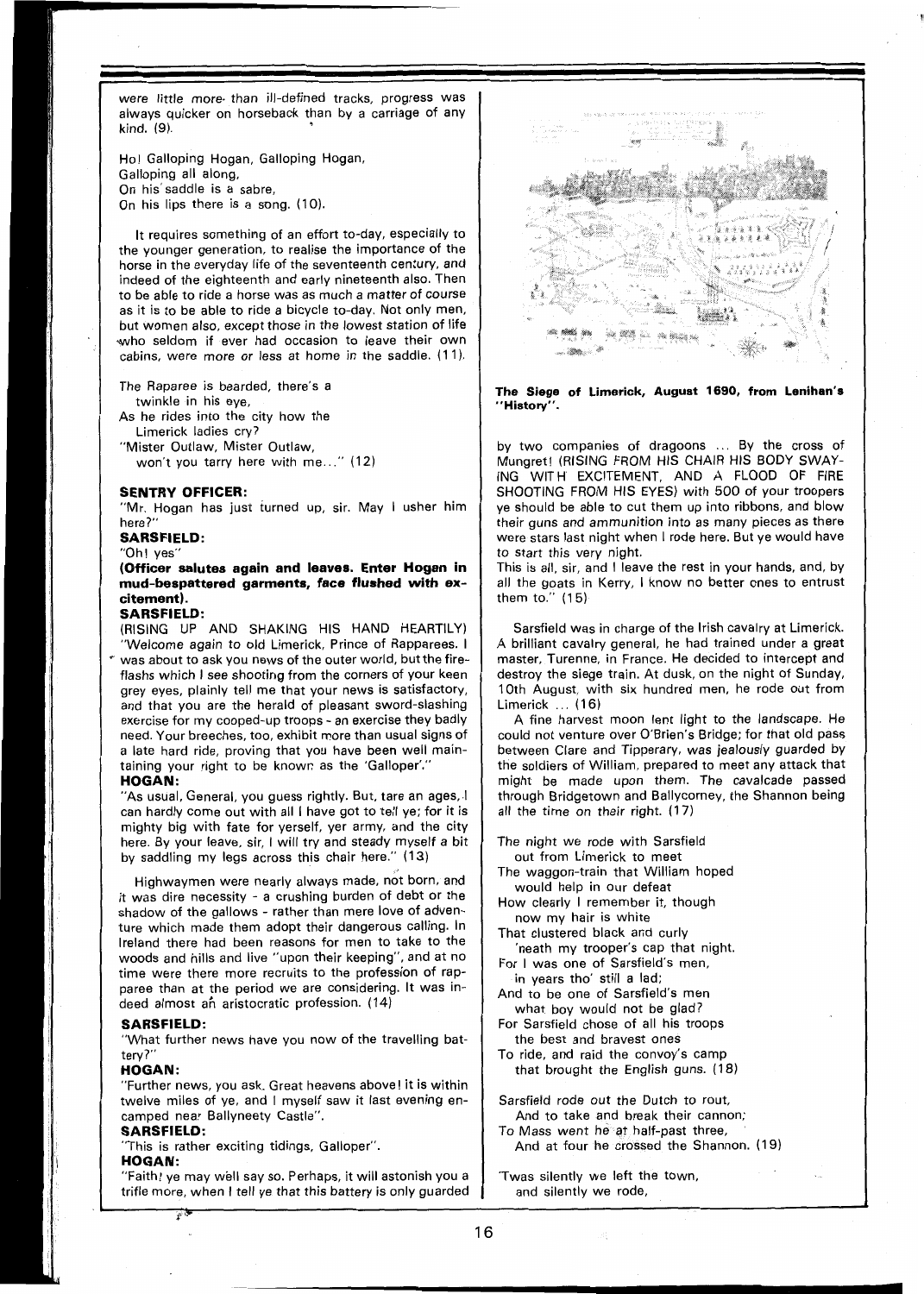While o'er our heads the silent stars in silver beauty glowed. And silently and stealthily, well led by one who knew, We crossed the shining Shannon at the ford of Killaloe. The galloping O'Hogan, Ireland's fiery-hearted son,

'Twas he by many a byway led us confidently on. (20)

Having gone up beyond the bridge, they crossed the ford between the Pier Head and Ballyvalley. This was one of the only two fords which were on the Shannon, about Killaloe at this period. The party then proceeded across the country between Ballina and Boher, coming out on the Boher road, near Labadhy Bridge. When at this bridge, the party, who were conducted by Galloping Hogan, was startled by a curious incident. Sarsfield discovered, near Labadhy Bridge, a number of men on his left, whose presence excited alarm. He ordered the horse to halt, apprehensive that he had been betrayed by Hogan. But the delusion was dispelled in a instant; the



**De Brun's portrait of Patrick Sarsfield.** 

men whose presence caused so much alarm were a body of Rapparees who had a den or hiding place here, in which they were accustomed to conceal whatever provisions they had taken in their predatory excursions throughout the district. (2 1 )

#### **SARSFIELD:**

 $r^{\frac{1}{2}}$ 

(MUSING). What a deuced clever fellow Hogan is, only needing a little more education blended judiciously with ambition to rise to almost anything in defence of his King. If this expedition succeeds, and I do not see why it should not, he will far out-run me in its honours. He is welcome to them, and best deserves them. (22)

They encamped for the remaining three hours of the. August night on the side of the Keeper Mountain. A man named O'Ryan offered Sarsfield shelter in his cottage, but

the soldier preferred to sleep, wrapped in his cloak, on the sweet grass.

During the next day, Sarsfield and his troop lurked by the mountain. The weather was fair, but cloudy, the solitude undisturbed. (23)

The night fell dark on Limerick and everthing was still As for the foe in ambush we lay beside the hill Like lions we waited boldy to dash upon our prey With gallant Sarsfield at our head by the dawning of the day. (24)

On the following morning divettes were sent to watch the advance of the expected artillery train of William, and to report progress. In a short time it was intimated to Sarsfield that the guns and ammunition were on their way to Limerick, and that the English forces were to encamp for the night near the hill of Ballyneety, a remarkable conical eminence which may be seen from a great distance, somewhat near Derk. Sarsfield went next night and arriving near the hill, he halted. And here lay a principal difficulty, namely, how to discover the watchword of the Williamites. (25)

One of the men's horses cast a shoe, and the soldier was obliged to fall behind and walk the animal. He met with a woman on her way to Ballyneety, and they got into conversation. She told him she was the wife of a Williamite soldier, and was rejoining her husband, who was among the escort. She further told him the password. (26)

"I have got their password. You'll smile to hear it. It is 'Sarsfield'.

The two Irishmen looked at each other and laughed. There were moments when a kinship of blood made Sarsfield feel more intimate, more at one with the rapparee chief than with any of his own friends and equals. They understood each other without the need of exchanging confidences, and Sarsfield relied absolutely on the loyalty of this man. (27)

The sleepy sentry on his rounds perhaps was musing o'er His happy days of childhood on the pleasant English shore: Perhaps was thinking of his home and wishing he was there When springtime makes.the English land so wonderfully fair. (28)

The convoy lay asleep under their guns, their horses were at rest; the encampment was still as death; no danger appeared; all were in imaginary security, free from the slightest suspicion of the blows that were about coming thick and heavy upon them.

It was moonlight, with occasionally flitting clouds. No time was lost in making everything ready. When the clouds gathered heavily for a few moments, Sarsfield, at the head of his men, accompanied by Galloping Hogan, cautiously proceeded down the hill. As the first sentinel was approached, the challenge was given, and was replied to by the watchword "Sarsfield". (29)

At last our horses' hoof-beats and our jingling arms he heard. "Halt! Who goes there?" the sentry cried, "Advance and give the word!" The word is Sarsfield", cried our Chief,

"and stop us he who can, For Sarsfield is the word to-night and Sarsfield is the man\" (30)

 $17$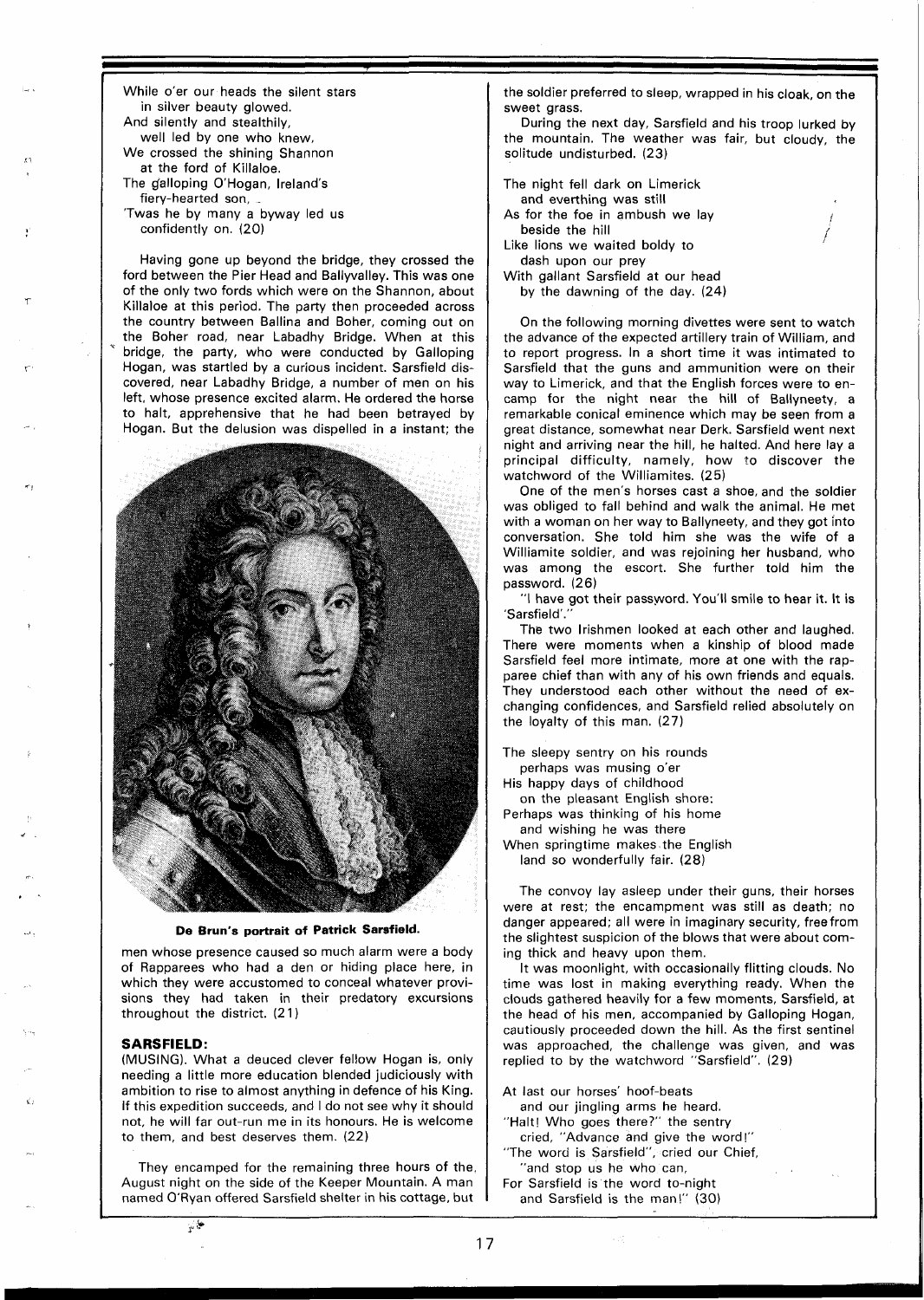I have not discovered the origin of the story that the Williamite password for the night was 'Sarsfield', which gave him the opportunity of saying 'Sarsfield is the word and Sarsfield is the man'. (31)

And with that word upon our'lips we'll'pass the sentries through Then when you hear my voice upraised charge boldly one and all - No cannon from this convoy e'er must bark at Limerick's wall! (32)

They asked us for the password "Brave Sarsfield is the man" "And here I am" our general cried, as down on them he ran For God had cleared the firmament the moon and stars gave light And for the Battle of the Boyne we were revenged that night. (33)

"Charge!" Sarsfield cried: and the green hillside As they charged replied in thunder: They rode o'er the plain, and they rode o'er the slain, And the rebel rout lay under. (34)

Scarcely any resistance was offered. The men were sabred and shot to death where they lay. Then Sarsfield had their cannon loaded to the muzzle, sunk in the earth and discharged, with an explosion which was heared even in the city itself.'(35)

One bursting cheer, one headlong charge,

and sabres bright and keen

Are hacking at the foeman's heads

where 'er a head is seen The Colonel leaves his wig behind,

hestrides a horse and flies

To tell of Sarsfield's daring and

the convoy camp's surprise. We make a pile of captured guns and powder bags and stores,

Then skyward in one flaming blast the great explosion roars. (36)

"'Tis a bonfire they'll see in Singland camp", cried O'Hogan with joy.

The Irish, implicitly obeying Sarsfield as he rode here and there giving directions, worked with speed and skill; the rapparees were as cool and adroit as the trained soldiers; though their haste was extreme they bungled nothing. The train of powder was lit; the lrish drew back; the whole night seemed to break into noise and flame as the burst guns, like monsters in quick death agony, sprang into the reddened air. The deep roar of the explosion, the shuddering of the earth, the long jets of flame that licked all whiteness from the moonlight, shrieks and lamentations that seemed inhuman yet surely a vision of unreality; Sarsfield, the tall man on the heavy horse, hatless, his hair blown back, his eyes wide open, his features strained with exultation and stained crimson from the glare, looked monstrous on his dark hillock. **(37)** 

It was an enterprise of skilful timing and swift execution, which was highly damaging to the enemy. (38)

He burned the gear the knaves held dear -For his king he fought, not plunder;

With powder he crammed the guns and rammed

Their mouths the red soil under.

 $\mu$  C

The spark flashed out - like a nation's shout The sound into heaven ascended;

The hosts of the sky to earth made reply. And the thunders twain were blended. (39)

Most of the 100 wagons of the convoy were burned and with them 12,000 pounds of powder and a great quantity of match and grenades. Carters and horses were ruthlessly cut down.The carters' wives and children were said to have been among the victims. (40)

The lrish brought away with them four thousand draught horses and a hundred chargers of Colonel Villier's regjment, which were saddled, bridled and had pistols at their holsters. (41)

The Dutch company ordered out to lead in the convoy started late. They were only about a mile from Ballyneety, where the siege train had encamped, when the night was brilliantly lighted up by an explosion that seemed to rend the earth.

Furiously spurring their rearing horses, they reached the burning remains of the convoy to find that the Jacobites had gone. They pursued for some distance, but believing capture impossible that way, wheeled westward to cut Sarsfield off before he could again cross the Shannon. (42)



**A painting of the Siege.** 

Knowing that William would adopt every strategem to prevent his return to the besieged city, he went back to Limerick by Banagher, where he crossed the bridge, one of the arches of which he blew up, in order to stop pursuit of the English horse, which were close upon him. (43)

Major James Fitzgerald and fifteen others were killed by Sir Albert Cunningham's Dragoons, in their pursuit of the returning Irish. (44)

The darkness, however, was all against the pursuers, who did not know the country as Galloping Hogan knew it. They failed to catch up with the Jacobites, and disconsolately returned to camp next morning. (45)

Galloping Hogan rode beside Sarsfield as they galloped along by the shore of Lough Derg. The moon showed the rapparee's bare arms and his face which was set in a smile of intense satisfaction. (46)

Sarsfield's ride is his most celebrated exploit. It caused an international sensation at the time and its memory is still preserved in a number of local traditions. (47)

Nothing could equal the intense joy and satisfaction with which the garrison within the walls heard of this signal advantage. According to King James's memoirs "the garrison was hugely encouraged" - and when Sarsfield safely returned with his brave band of faithful rapparees and Dragoons, the rejoicings that. ensued chased away every apprehension, and everyone felt con-